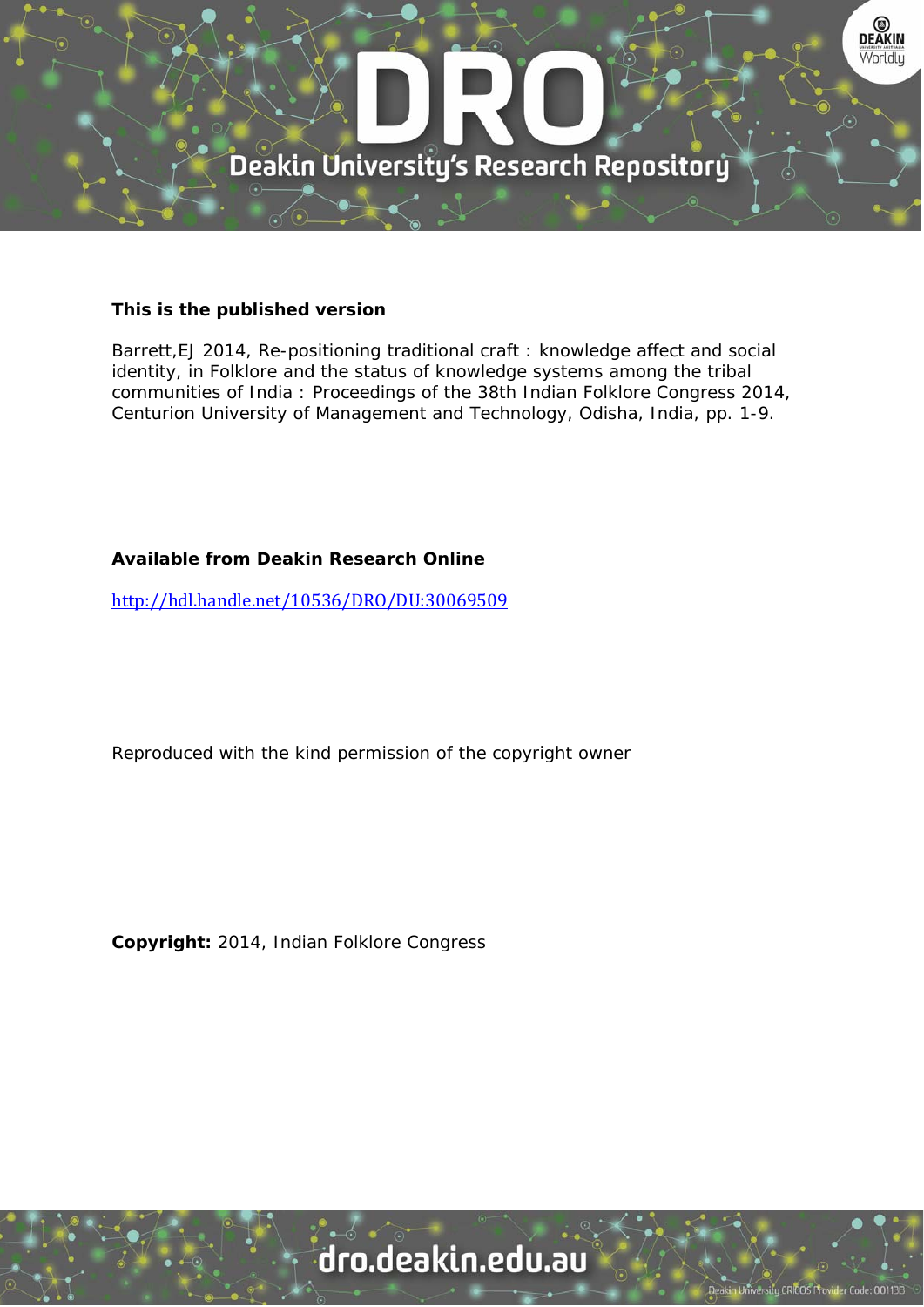**Article Title:** Re-Positioning Traditional Craft: Knowledge Affect and Social Identity

## **Author: Estelle Barrett**

**Affiliation:** Institute of Koorie Education Deakin University

**Key Words:** craft**,** relational aesthetics, tacit knowledge, identity, affect

Craft-making and craft objects play different roles in western and traditional cultures and hence craft cannot be understood outside of the cultural conditions in which it is made. In the West, industrial manufacturing and mass production that took hold in the nineteenth century overshadowed traditional artisans and the value given to the objects they produced. However, a resurgence of craft soon emerged as an attempt to restructure creative labour and regain a romanticised pre-industrial past.

In traditional cultures quite a different picture emerges. In such societies geography, climatic and other environmental conditions as well as customs and belief systems determine the kinds of materials available for manufacture and the kinds of objects that are needed or desired. The making of objects is both utilitarian and ritualized; the designs, symbols and usage of objects often operate as an expression of shared identity.

In this sense we may speak of "relational craft" since craft in such contexts operates not only in terms of its use function but as a mode of preserving, extending and transmitting social relations and knowledge that would otherwise be lost. This includes, environmental, ecological, technical, traditional and cultural knowledge and also, a more profound knowledge: tacit knowledge which includes the skill derived from making and using craft objects that cannot be fully conveyed through language and therefore escapes documentation. This unspoken knowledge constitutes inter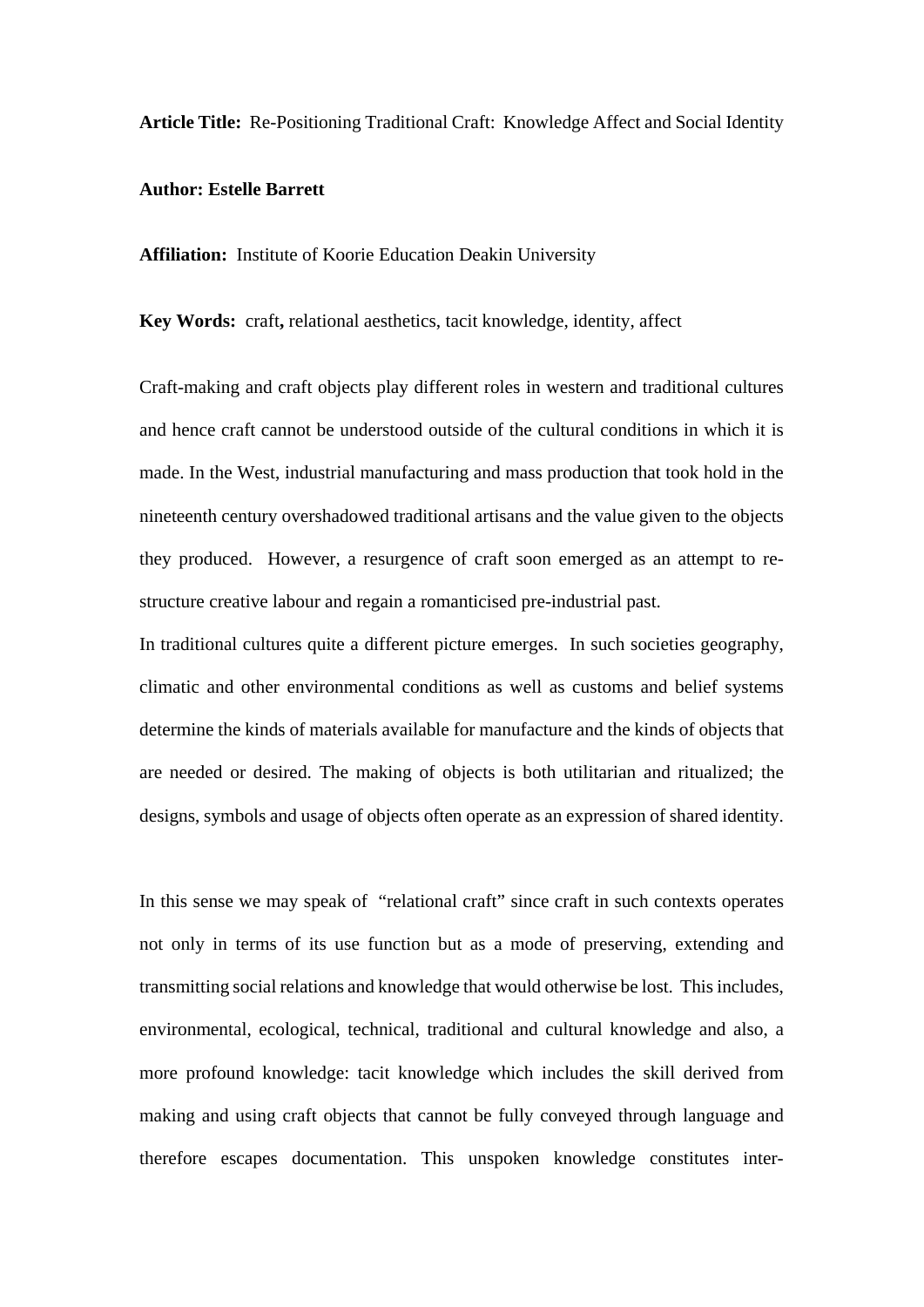subjective "knowing" and affective relations that are deeply connected to places of dwelling and the material realities from which they emerge. Hence simply documenting, appropriating, copying or exporting traditional creations for commodity consumption and other purposes is not a guarantee of preservation of the integrity of cultural practices predicated on *experiential* connection to place and people. Maintaining practices in situ, but which are also emergent and responsive to change thus becomes a crucial aspect of conserving cultural heritage.

In this paper I will attempt to outline how the cohering of different domains of knowledge constitute a mode of doing and being that does not homogenies but rather constitutes both collective and individual identities that at a certain level may be understood through the notion of " life style". Such a term allows us to go beyond articulating only those tangible, externalized and material aspects of culture, but also the attendant affects, values and belief systems that inform the practices of everyday life from generation to generation. Jess berry suggest for example that visible craft has played a significant role in articulating Australian national culture (Berry

Crucial to the emergence of identities are geographical location and the environment that are subject to change over periods of time. The imperative to respond to both permanent and shifting conditions of social and physical space involves ongoing processes of cultural production that preserve and perpetuate tradition whilst *at the same time* involve dynamic and constantly evolving practices. Contemporary influences can be grafted onto traditional forms of knowledge in ways that do not erase or replace traditional forms, but allow innovations to emerge that are nevertheless particular and situated. In some isolated Filipino cultural communities from the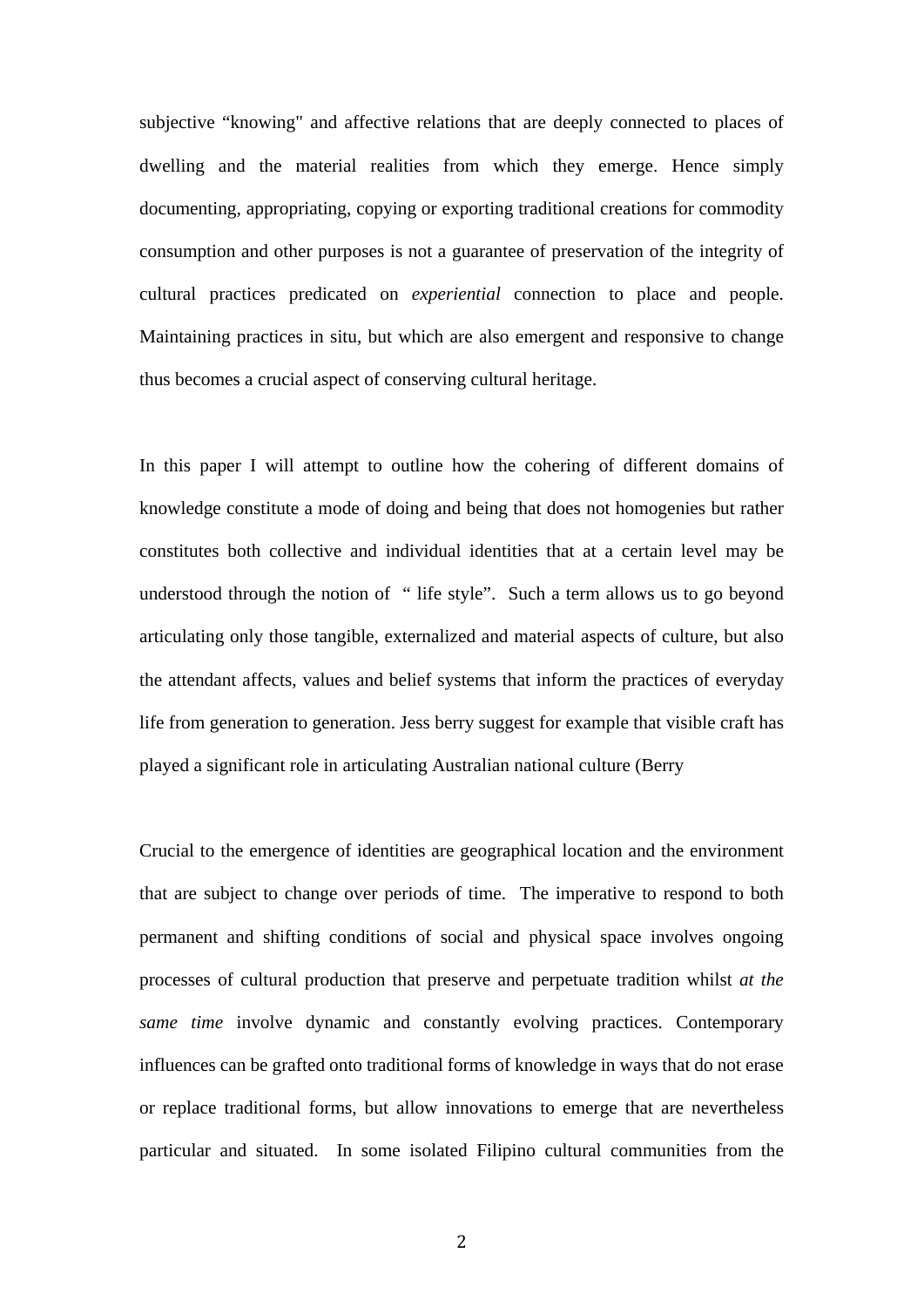Highlands for example, weavers and carvers are barely influenced by the outside world (Baradas, 2014). Their craft productions are grounded in in the pristine patterns influenced by a close connection with nature. The materials dyes and motifs that are features of such productions are reflections of the natural environment and social practices that are rooted within it. These traditional craft makers share an intimate knowledge of the resources and techniques of making and specific ritual uses of their craft all of which have remained largely unchanged. However, with colonization and globalization, the notion of "untouched" and unadulterated cultures has become an anachronism, as I will illustrate in more detail later in this paper with reference to examples of Australian art and craft practices. Before this I would like to discuss the connection between relational craft and relational knowledge.

## **Relational Craft and Relational Knowledge**

In his book *Relational Aesthetics* (2002) Nicholas Bourriaud suggests that art (and by extension craft) can be understood as "participatory" in that it involves interactions with objects that also engender and affect social encounters. This is so, because the audiences of art are integral to the way in which art objects articulate the meanings, values and uses that the art object embodies. The maker's practice and approach to making also determines the kinds of relationships that may be formed with the work. Hence, according to Bourriaud, the object may be viewed as separate from capitalist exchange. What the artist produces is "first and foremost "relations between people and the world by way of aesthetic objects (Bourriaud, 2002:42). Bourriaud's work suggests that the west is just beginning to catch up with many non- western societies' conceptions of the role of aesthetic objects. In such societies the notion of relationality is imbricated in all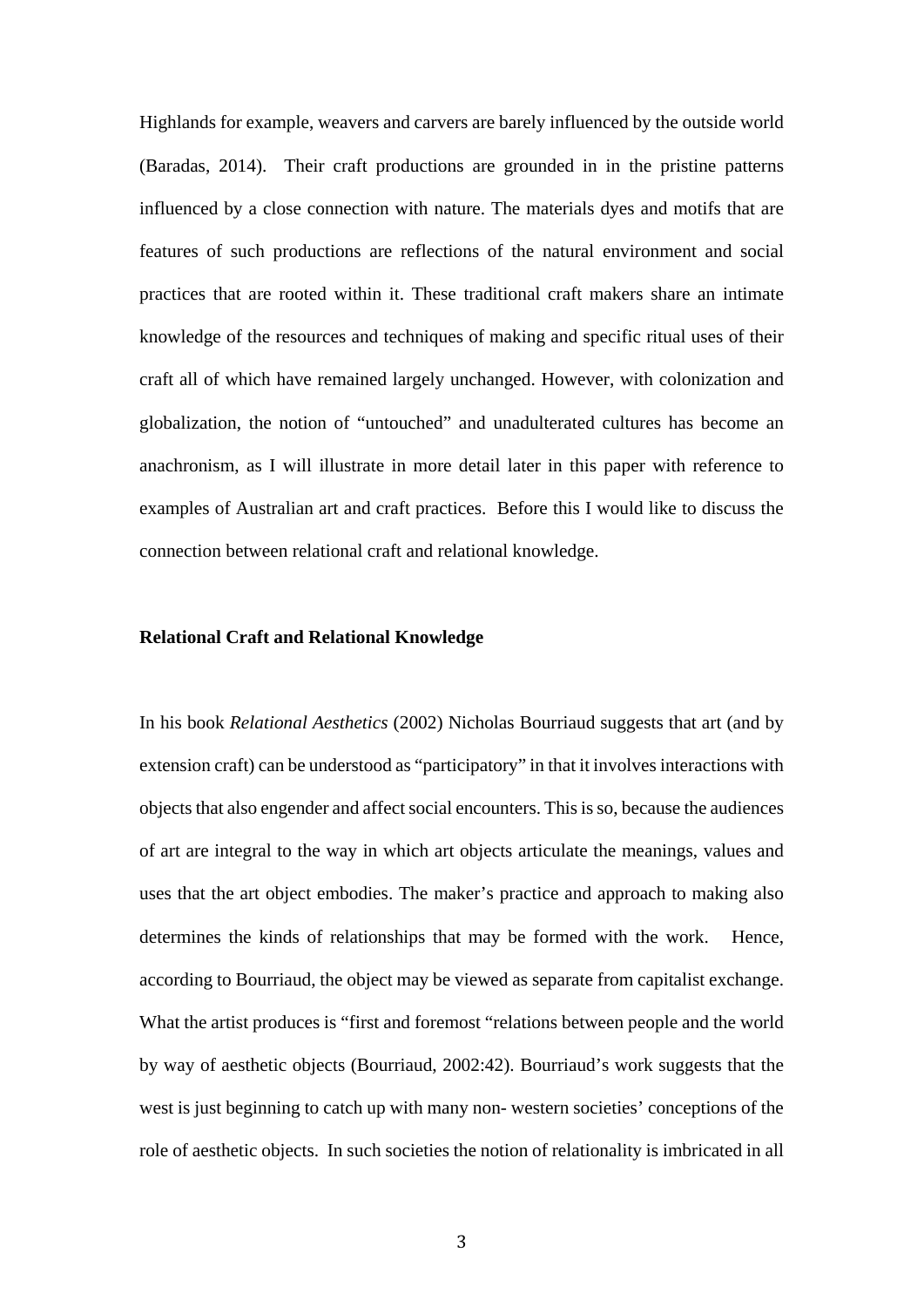aspects of daily life. How can we articulate more clearly the way relationality through craft, operates as a central mechanism in the forging of individual and collective identity? Drawing on Bourriaud's thinking, and then going beyond his primarily *social* focus, I suggest that key to this is a deeper understanding of the dimension knowledge that I posit as, "relational knowledge," knowledge as action and interaction.

In his influential work *Knowing and Being* (1969) Michael Polanyi asserts that there is an implicit dimension of knowing that he theorizes through notions of tacit and personal knowledge. Polyani argues that all knowledge is fundamentally tacit since it includes more than what we can tell. A wholly explicit knowledge is unthinkable systematically misleading and culturally destructive (1969:166) Colonizers who either deny or try to capture and commodify such knowledge, put cultural diversity and specificity at risk. Preserving the integrity of traditional craft practices is therefore central to resisting the erasure of culture and identity. An understanding of the link between relational craft and tacit or relational knowledge helps to illuminate this further.

Craft making operates not only on the basis of explicit and exact knowledge, but also on that of tacit and experiential knowledge and skill derived from interaction with objects in the world and within a specific environment. Such practices are therefore always contextual and situated. The key to understanding the relationship between experience, practice and knowledge is the notion of "sense activity". Consider learning to ride a bicycle. It is impossible to tell another person everything he or she needs to know to be able to ride a bike. Only practice and experience will result in attaining such skill. Once this skill is attained however, the learner becomes part of a specific group of people who are connected through shared knowledge that cannot be fully grasped by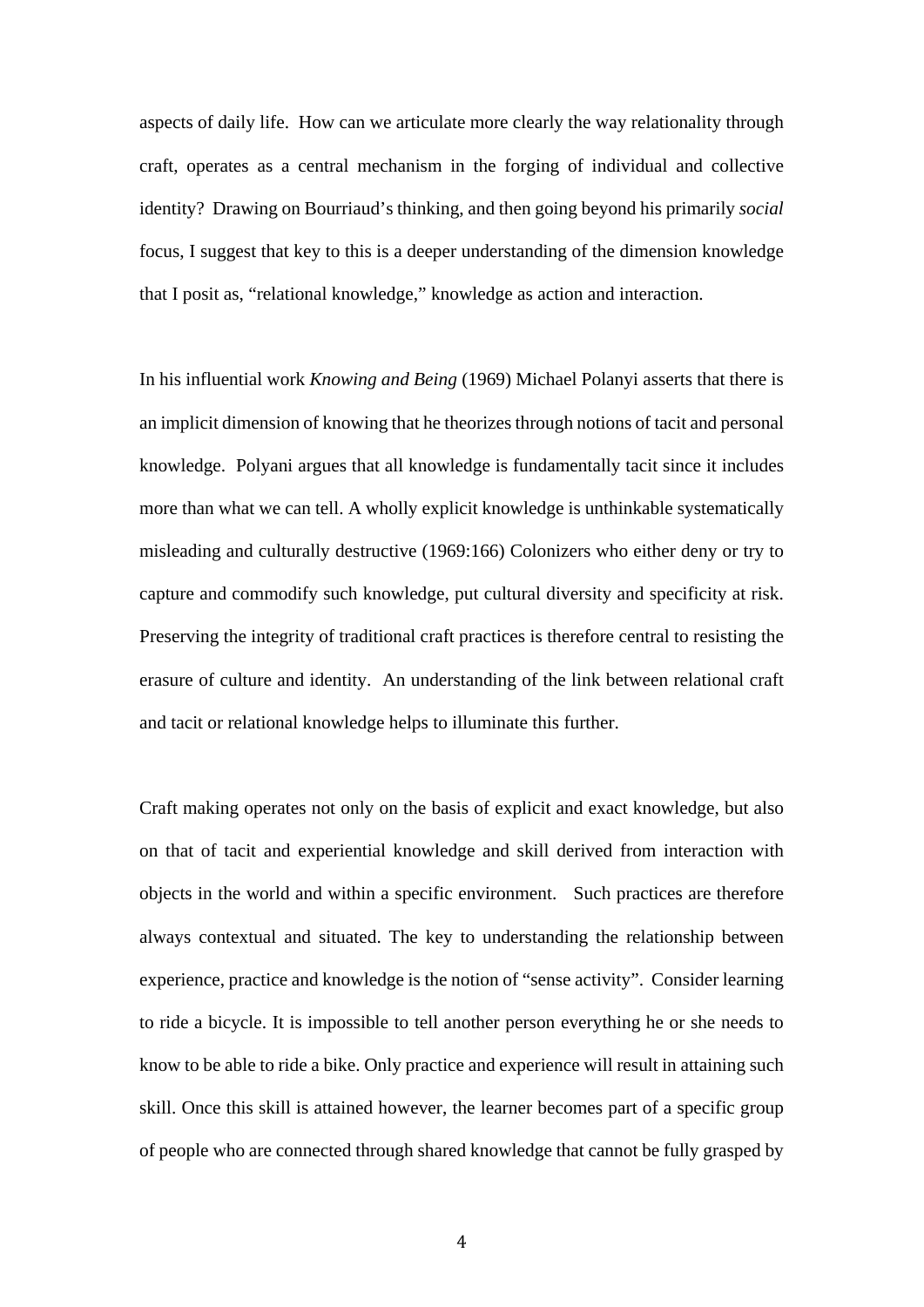others who have not yet learned to ride a bicycle. We can understand this shared knowledge as "relational knowledge" derived through interaction with objects in the world; it distinguishes a group of people on the basis of tacit knowledge that is situated in doing and also confers upon individuals in that group an aspect of their identity. "She is a weaver, he is a didgeridoo player" and so on. Destruction of traditional craft practices not only results in loss of knowledge, but also destroys the relationality upon which social identity relies - and by extension, the social cohesion upon which individual wellbeing is founded. As already noted above, this is not to suggest that traditional art craft practices are frozen in time, but rather that they emerge according to changes in local and environmental conditions and through shared practices handed down from generation to generation. Also this does not result in denial of individuality. We may turn again to Polyani who provides an explanation through his account of personal knowledge. For each of us, learning to ride a bike or make a craft object is a unique experience that relies on the length of our legs or fingers and other physical and cognitive capacities as well as the nature of the materials or bicycle itself. Then, there is place of making or the terrain in which the riding occurs, which may vary from person to person. Hence, each of us develops an additional layer of tacit knowledge that can be understood as "personal knowledge". This determines our particular style of making or way of riding a bike and in the case of craft makers it is what may distinguish a master craftsperson from others. Variability and heterogeneity sustains social dynamism and a responsiveness to change that leads to innovation.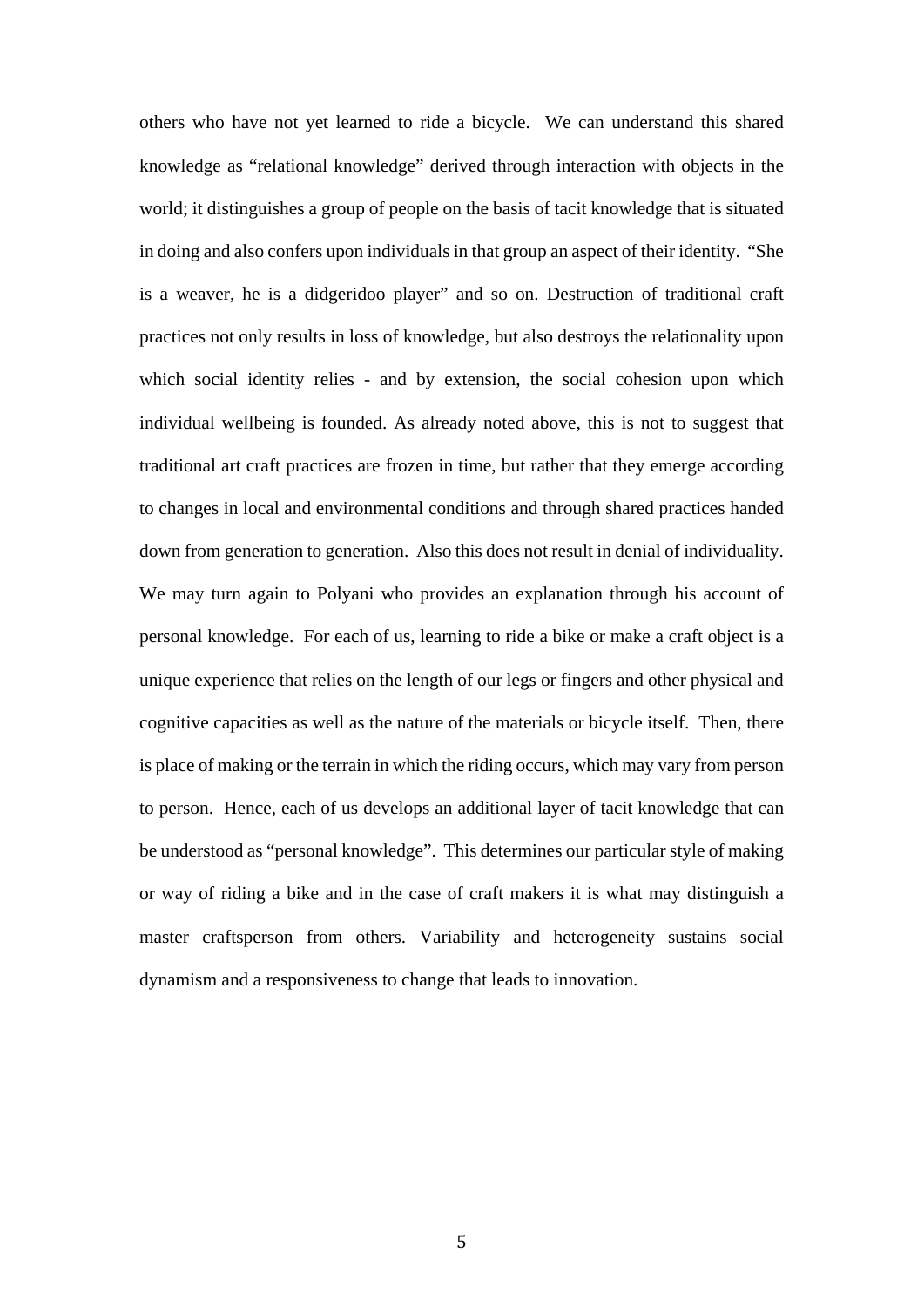#### **Relational Knowledge and Contemporary Practice**

Sylvia Kleinhart (2010) explores how cross-cultural practices offer a broader, more inclusive framework for contemporary art and craft in southeastern Australia, a framework that helps to recuperate and reinvigorate Indigenous identity. Such practices grounded in dynamic Aboriginal cosmologies demonstrate both continuity and innovation.

#### **The Possum Skin Cloak: Intercultural Relationality**

 In February 2008 *Ngambri/Ngunnawal* elder, Matilda House, dressed in a possum skin cloak and performed the first Indigenous "Welcome to Country" for the opening of the Australian Parliament in Canberra and then, Prime Minister Kevin Rudd apologised to the Stolen Generations. This event marks the way in which the use of ritual artifacts changes in response to changing social and political landscapes. The possum skin cloak, a ceremonial item of clothing is also a crucial means of ensuring that the stories, practices and knowledge of the past is preserved. The cloaks are made through a technique of tanning the skins with ochre and other local materials and then burning into the hide the song lines of the group to whom the cloaks belong.

Today, Indigenous artists demonstrate how both traditional and contemporary forms operate to revitalize and restore culture and Indigenous identity. In the South East of Australia, Aboriginal Australians were subjected to relentless colonisation, resulting in disease, violence and dispossession of traditional lands. People were removed to remote missions and reserves and hence separated from the material foundation of their cultural practices. Dress was part of the civilizing process used by the colonizers and colonial officials imposed government-issue clothing on Aboriginal people. Within decades of settlement, traditional clothing including the possum skin cloak had almost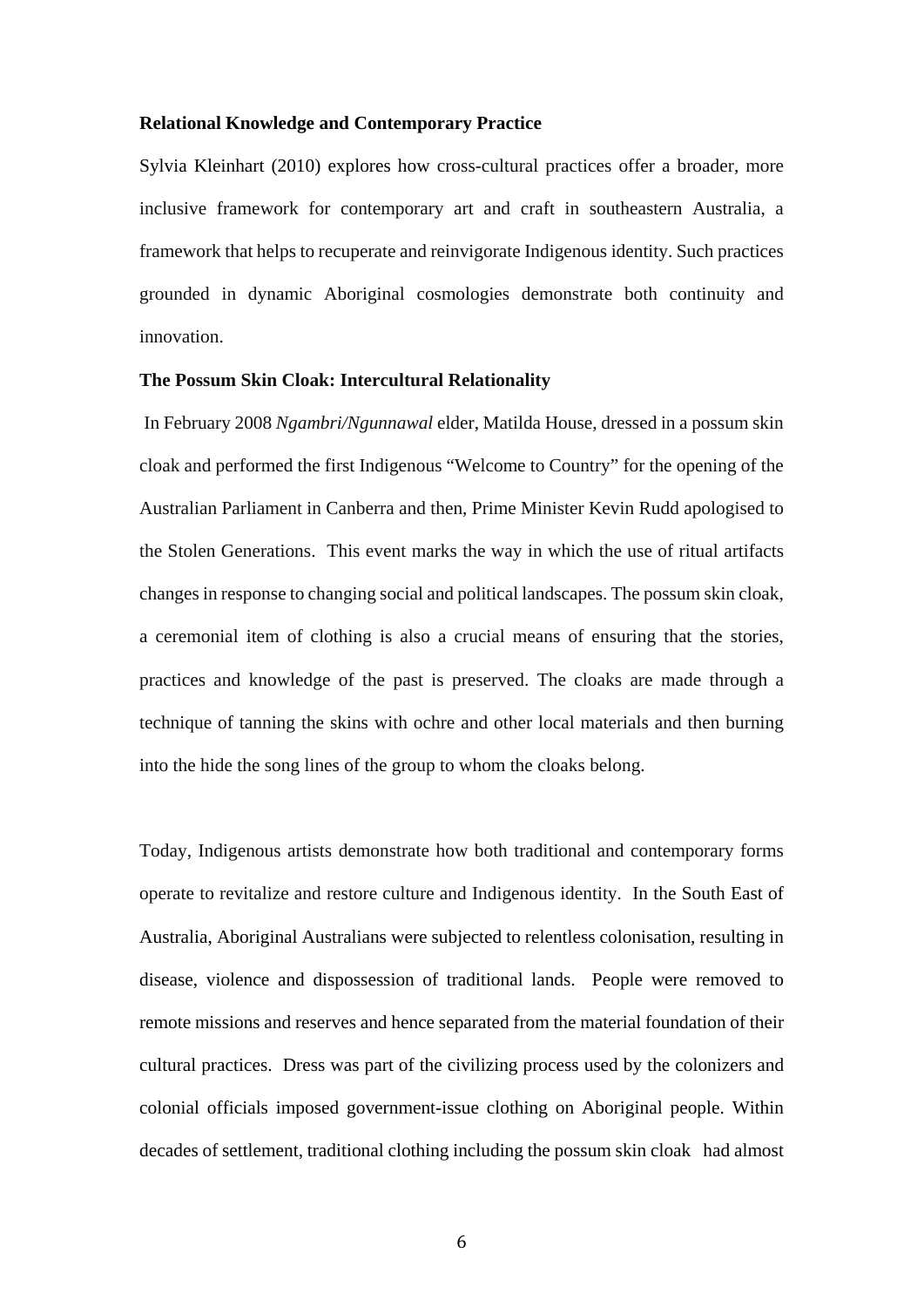completely disappeared endangering a crucial object through which cultural knowledge was transmitted. Kleinhart suggests that as somatic objects, the items of dress are transformative, they as an expression of identity and difference and a means of mediating with a settler society. Viewed from within Aboriginal cosmologies grounded in continuity and innovation, through the possum skin cloak, the past becomes a referent for the present (Kleinhart, 2010:12).

In other words, contemporary art and craft making and uses of ritual craft objects that incorporate traditional motifs, can become a means of addressing the unresolved histories of colonial history and a means "self-performatively taking control of representations (Kleinhart, 2010). Hence, it can be argued that they operate as a form of political action that contributes to social and cultural cohesion. Seen in relational and processual terms, art and craft making become a means of intervening in discourses of Aboriginality, an engagement that involves imagining a future and finding new ways of articulating affective connections both between people and people and people and place. We have already seen how relational craft and knowledge forge such connections through interactive and collective "knowing". This knowing is also implicated the affective relations to which I will now turn.

Another key to understanding how art and craft produce social cohesion is the notion of "affect". Creative productions exert a strong influence on emotional states. A sense of belonging and connection is often sustained through representations of the familiar that engender processes of recognition and identification. Through this recognition, craft and art objects open up a space for the transmission of shared memories and emotions. Because craft emerges through local knowledge and is rooted in specific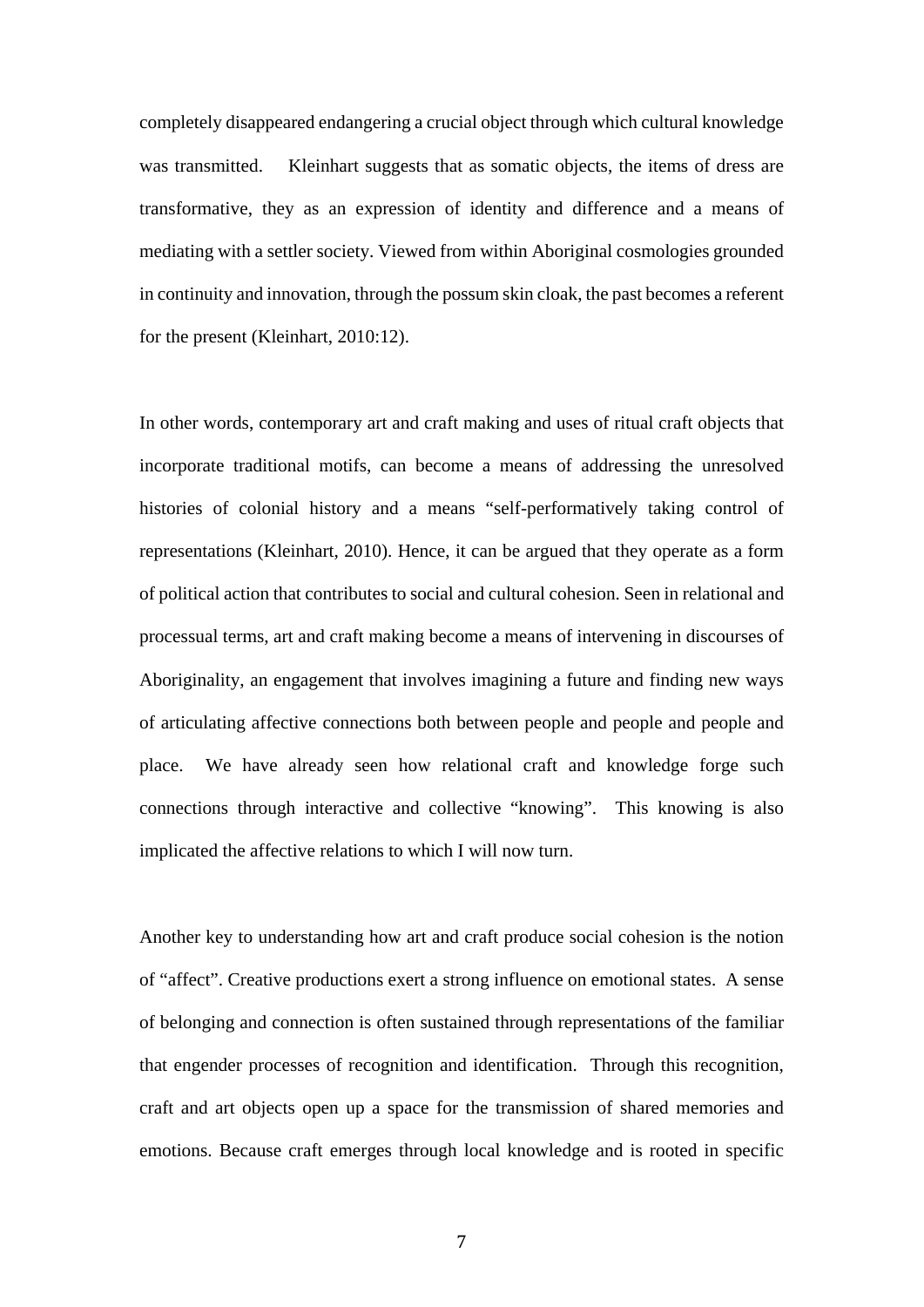localities, it also engenders self –identification. Jeff Malpas (2004) observes that there is no possibility of understanding human existence and especially human thought and experience other than through an understanding of place and locality (2004:16). Through his account, place can not only be understood as an extension of human desire for nurture and security, but as the very foundation of human thought. Place is more than where we are, it is also how we are and how we know and connect to self and other. Hence a sense of place is essential to creating meaning, understanding ourselves and creating community. The transmission of affects through craft is made possible because of its connection to place. By engendering processes of reciprocal and mutual exchange and identification with others through relational knowledge and the transmission of affect, craft making in its various forms can be understood as a crucial means of sustaining individual and collective identity.

## **References**

Baradas, D.B. 2014. 'The Ethnic Tradition in Philippine Visual Arts', available online at: http://nlpdl.nlp.gov.ph:9000/rpc/cat/finders/CC01/NLP00VM052mcd/v3/v2.pdf [accessed 20/10/14].

Berry, Jess 2012. 'Craft as Social Identity In Australian Fashion', *Craft+Design Enquiry*, Australian National University pp. 49-68, available online at: press.anu.edu.au/wp-content/uploads/2012/10/ch03.pdf, [accessed 15/11/14]. Bourriaud, N. 2002. *Relational Aesthetics*, Dijon, France: Les Presses Du Reel Kleinhart, Sylvia, 2010. 'Clothing the Postcolonial Body', *Craft Des Enq* 2, Barton ACT: Craft Australia Research Centre, pp. 1-34, available online at: press.anu.edu.au/apps/bookworm/view/**craft**+%2B...2.../ch03.html, [accessed 19/11/14].